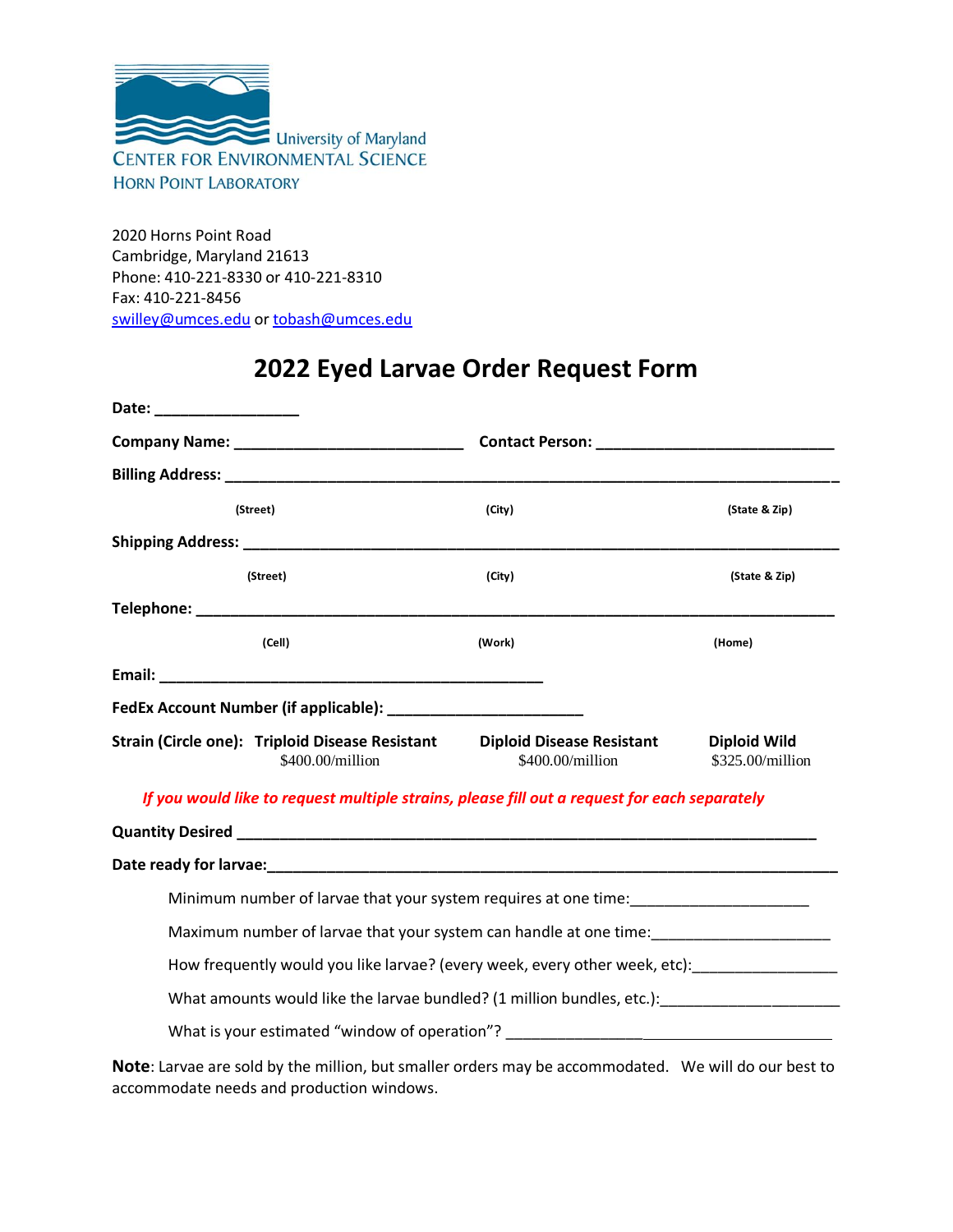Terms and conditions:

- Triploid larvae may not be in production after June 1.
- A 25 % **non-refundable** deposit is required for Triploid and Diploid Disease Resistant strains for orders over 10 million when your order request is approved to be valid.
- All orders are custom produced, the time it will take for orders to be ready will vary.
- All orders must be PAID IN FULL before product will be released.
- Payments can be made to UMCES HPL by check, money order, or credit card. Cash WILL NOT be accepted.
- Personal checks will not be accepted for orders over \$500.00 without prior approval. Amounts over \$500.00 will require a certified check or money order.
- Larvae should be used within 24 hours of pick up or delivery, unless advised otherwise by a hatchery employee. Larvae need to be handled and stored properly, i.e. transported in a cooler with ice packs and handled with care and not allowed to dry out or warm up. Failure to introduce larvae into the setting system within this time period or abide by the handling suggestions may result in significant mortality and will be the responsibility of the setter not the hatchery.
- Orders for Delivery Shipping must be scheduled within 24 hours after being notified your larvae are ready. Larvae will not be guaranteed if you fail to schedule your shipment within this time frame and result in the loss of your deposit. Shipments are not made on Fridays or weekends. There are 2 shipping options; 1. You pay estimated shipping and handling costs before product is shipped when you pay remainder of invoice, or 2. You obtain your own FedEx account number and are billed directly from FedEx. In some cases shipping and handling costs may be billed after product is shipped.
- In the event that you are unable to accept larvae in your requested time frame or in the event that you cancel your order, you will forfeit your deposit unless we are able to resell your larvae. If the facility is unable to fulfill your order, you will be refunded your deposit. Please allow 6-8 weeks for check, and up to a week for credit card refunds to be processed.

**Please read the following Warranty Disclaimer; Damages** 

## **Warranty Disclaimer; Damages**

University of Maryland Center for Environmental Science (hereinafter UMCES), Oyster Recovery Partnership (hereinafter ORP), and Maryland Department of Natural Resources (hereinafter MDDNR) disclaims on behalf of itself, its subcontractors, suppliers and subsuppliers any and all implied warranties, including, without limitation, warranties of merchantability, fitness for a specific purpose, suitability or performance. No promise or affirmation of fact shall constitute a warranty of UMCES, ORP and MDDNR or give rise to any liability or obligation on the part of UMCES, ORP, and MDDNR.

UMCES, ORP and MDDNR and its subcontractors, suppliers and subsuppliers' aggregate responsibility and liability, whether arising out of contract or tort or any other legal context or theory, including negligence and strict liability, under the order, including, but not limited to, all claims for breach of any warranty or guarantee, failure of performance or delay in performance by UMCES or performance or non-performance of the purchased larvae, seed, or spat on shell shall not exceed the order price for the larvae, seed, or spat on shell, and in no event shall UMCES, its subcontractors, suppliers or subsuppliers be liable in contract or in tort or under any other legal context or theory, including negligence and strict liability, for any special, punitive, indirect, incidental or consequential damages of any kind or character, including, but not limited to, loss of revenues or profits or loss under purchases or contracts made in reliance on the performance or non